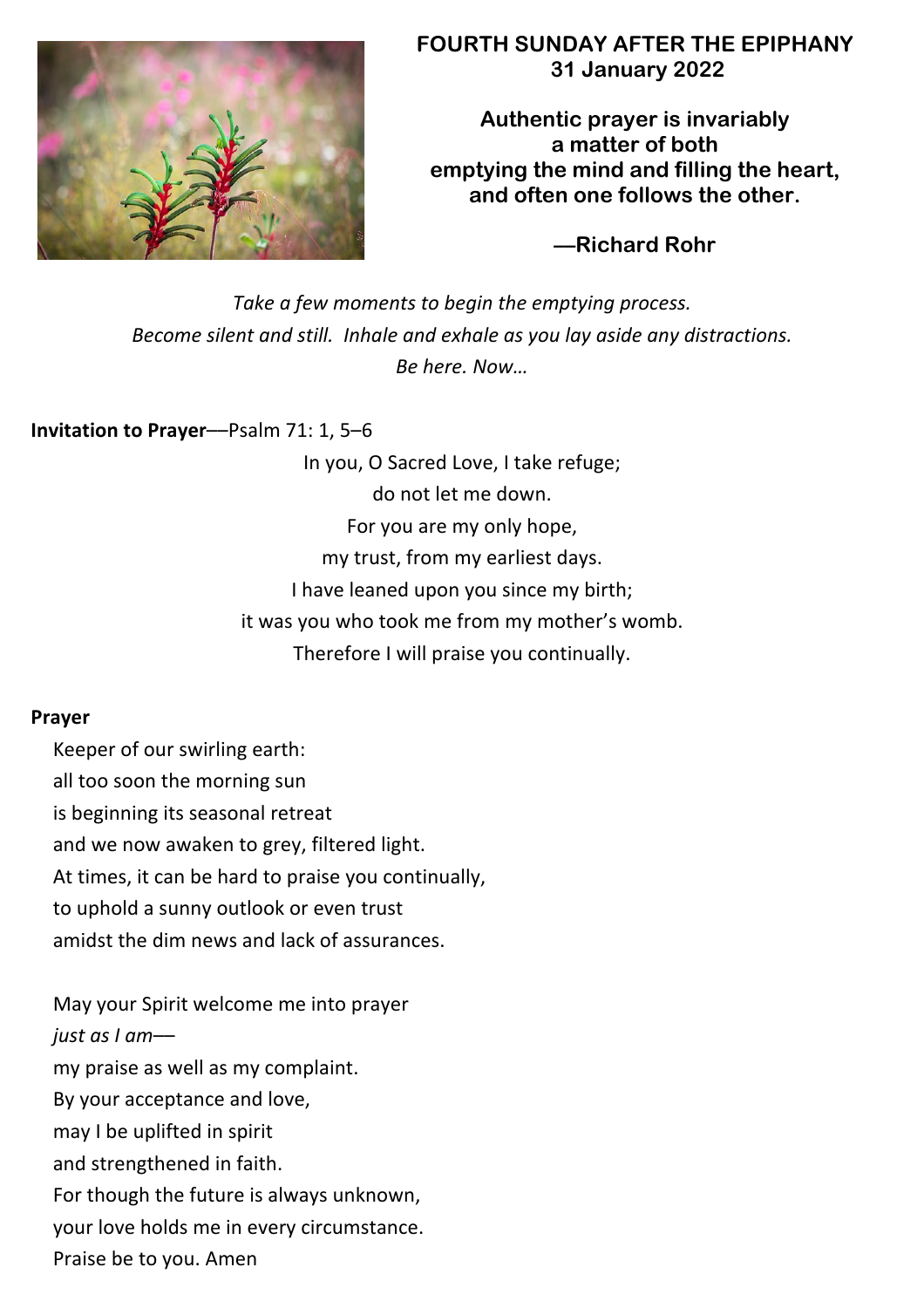### *ENCOUNTERING THE LIVING WORD*

*Today's reading picks up after Jesus has read a passage from the Prophet Isaiah in his hometown synagogue. Woven into today's reading are reflective questions. When you come to an italicised question, you are invited to pause and respond before continuing with the reading. There is no right or wrong response. Instead, the reflective questions are a way to help you attend to what is happening for you. They facilitate conversation between yourself and the Spirit in scripture.*

> Open the ear of my heart, O God, that I might hear the word you have for me this day. Amen

## **Scripture Reading**––Luke 4:21–30

Then Jesus began to say to the congregation in the synagogue, "Today this scripture has been fulfilled in your hearing." All spoke well of him and were amazed at the gracious words that came from his mouth. They said, "Is not this Joseph's son?"

*You are part of the hometown congregation. What do you say about Jesus to your neighbour?*

Jesus said to the congregation, "Doubtless you will quote to me this proverb, 'Doctor, cure yourself!' And you will say, 'Do here also in your hometown the things that we have heard you did at Capernaum.'"

And he said, "Truly I tell you, no prophet is accepted in the prophet's hometown. But the truth is, there were many widows in Israel in the time of Elijah, when the heaven was shut up three years and six months, and there was

a severe famine over all the land; yet Elijah was sent to none of them except to a widow at Zarephath in Sidon. There were also many lepers in Israel in the time of the prophet Elisha, and none of them was cleansed except Naaman the Syrian."

*Jesus reminds us that prophets reveal how God acts beyond expected people and places. What question might you ask of Jesus?*

When they heard this, all in the synagogue were filled with rage. They got up, drove Jesus out of the town, and led him to the brow of the hill on which their town was built, so that they might hurl him off the cliff. But he passed through the midst of them and went on his way.

*Jesus looks at you as he passes through the rage-filled crowd. What do you see in his eyes? What might he be communicating to you?*

### **Reflection on the Word**

*What, if anything, was revealed during the scripture reading? What stays with you? You may want to pause for a time contemplation before reading the written reflection.*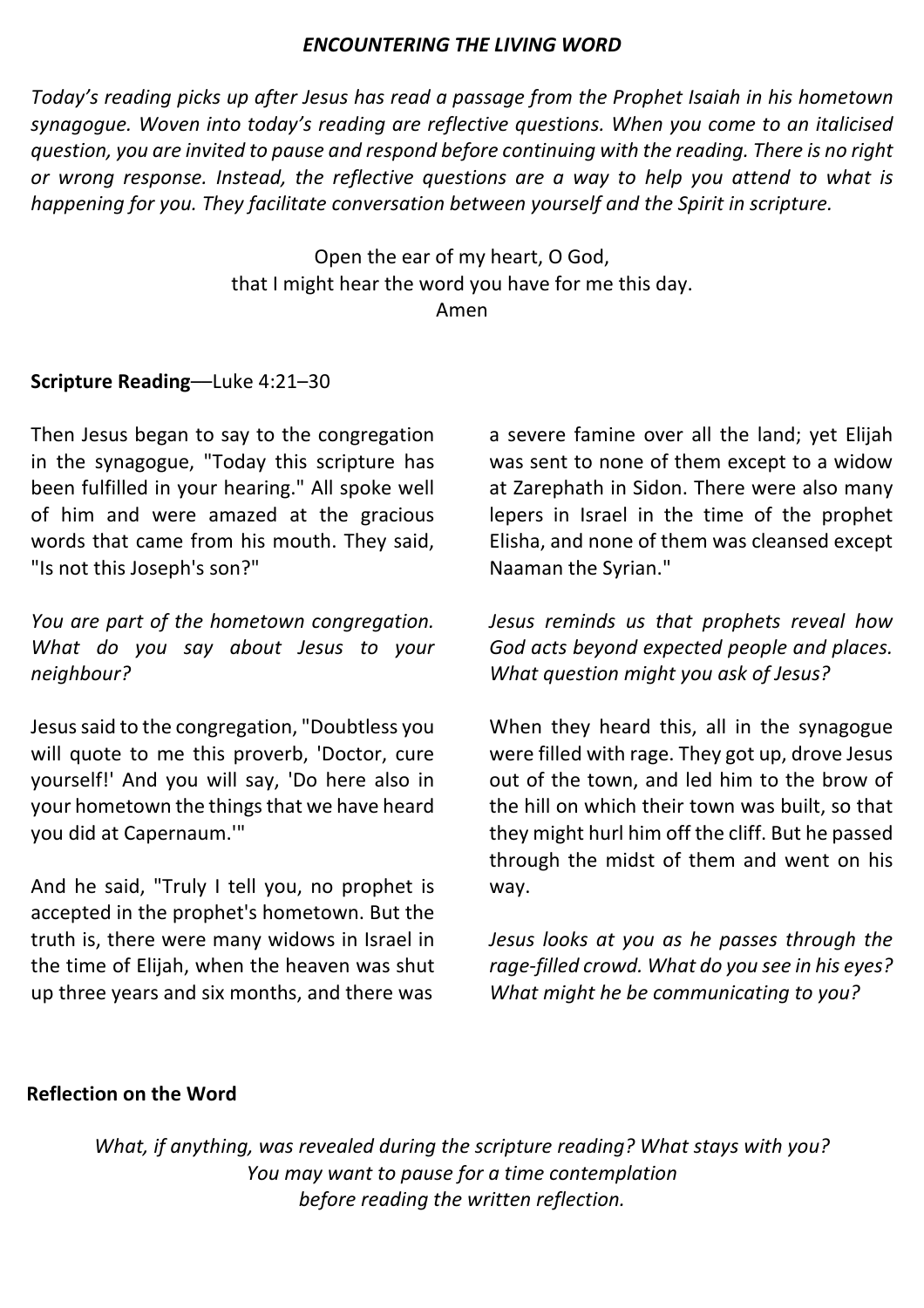#### **Reflection on Luke 4:21–30 Rev. Christine Gilbert for St. Andrew's Uniting Church**

The situation at the synagogue in Nazareth is heating up since last week's scene. Jesus has returned to his hometown after a forty-day retreat in the wilderness and he is launching his public ministry with a preaching tour through the region of Galilee. How will people respond?

Well, the initial reaction seems to be one of approval. The people take pride in Jesus' being one of their own– –a Nazarene through and through. They remember him running around with the other children in the neighbourhood, sweeping sawdust in Joseph's shop, and attending Hebrew school at the synagogue.

Interestingly, despite the accolades and warm reception, Jesus charges forth with strong if not confronting words. "No doubt you will say to me, 'Do here in your hometown what we've heard you did at Capernaum.' …But I say a prophet is never accepted in their hometown."

Then, Jesus rubs salt in the wound by reminding them of times when God worked through prophets to sustain and heal people who would ordinarily be considered beyond the scope of gracious action or concern––the widow of Sidon and Naaman of Syria.

Elijah was sent by God to the widow of Sidon during a six-year drought. Sidon was once condemned by the prophets for its lack of hospitality. But now, as per his instruction from God, Elijah rocks up at the widow's home and asks for a cup of water which she is happy to provide. When he asks for a roll of bread to go with it, the widow informs him she is down to her last bit of flour and oil. In fact, she was about to prepare bread for herself and her son before lying down to die.

Elijah insists the widow make the bread for him and promises the flour and oil will not run out before the drought ends. Trusting the prophet's words, she feeds Elijah the bread and finds that indeed the flour and oil are continually restored. They have all they need.

In Elisha's day, Naaman was a commander in the army of Aram––a nation who fought against Israel on numerous occasions. Naaman suffered from leprosy and, after hearing about Elisha from one of the Israelite women who had been taken captive by his army, he sends for Elisha to come heal him. Long story short, Elisha provides instructions to Naaman who, after cleansing himself in the river, is restored to health.

The widow of Sidon and Naaman of Syria were "outsiders," that is, not part of the tribe. They were judged to be beyond the reach and undeserving of grace, and yet, they were recipients of God's merciful care.

By alluding to these stories, Jesus seeks to throw open once again the doors of God's love. From the familiar perch of his hometown, Jesus reminds us that God's activity refuses to be domesticated or limited by our expectations. It seems that growing up into Christ requires a constant prising open of our hearts and minds––a steady reminder that God and God's love are well beyond our control and imagination!

This word may be a helpful re-directive to us as we seek to align ourselves as individuals and as a church with the love of God. One of the lectionary readings for this week is the thirteenth chapter of Paul's letter to the Corinthian church. Sometimes known as "the love chapter" it includes these verses:

*When I was a child, I spoke like a child, I thought like a child, I reasoned like a child; when I became an adult, I put an end to childish ways. For now we see in a mirror, dimly, but then we will see face to face. Now I know only in part; then I will know fully, even as I have been fully known.*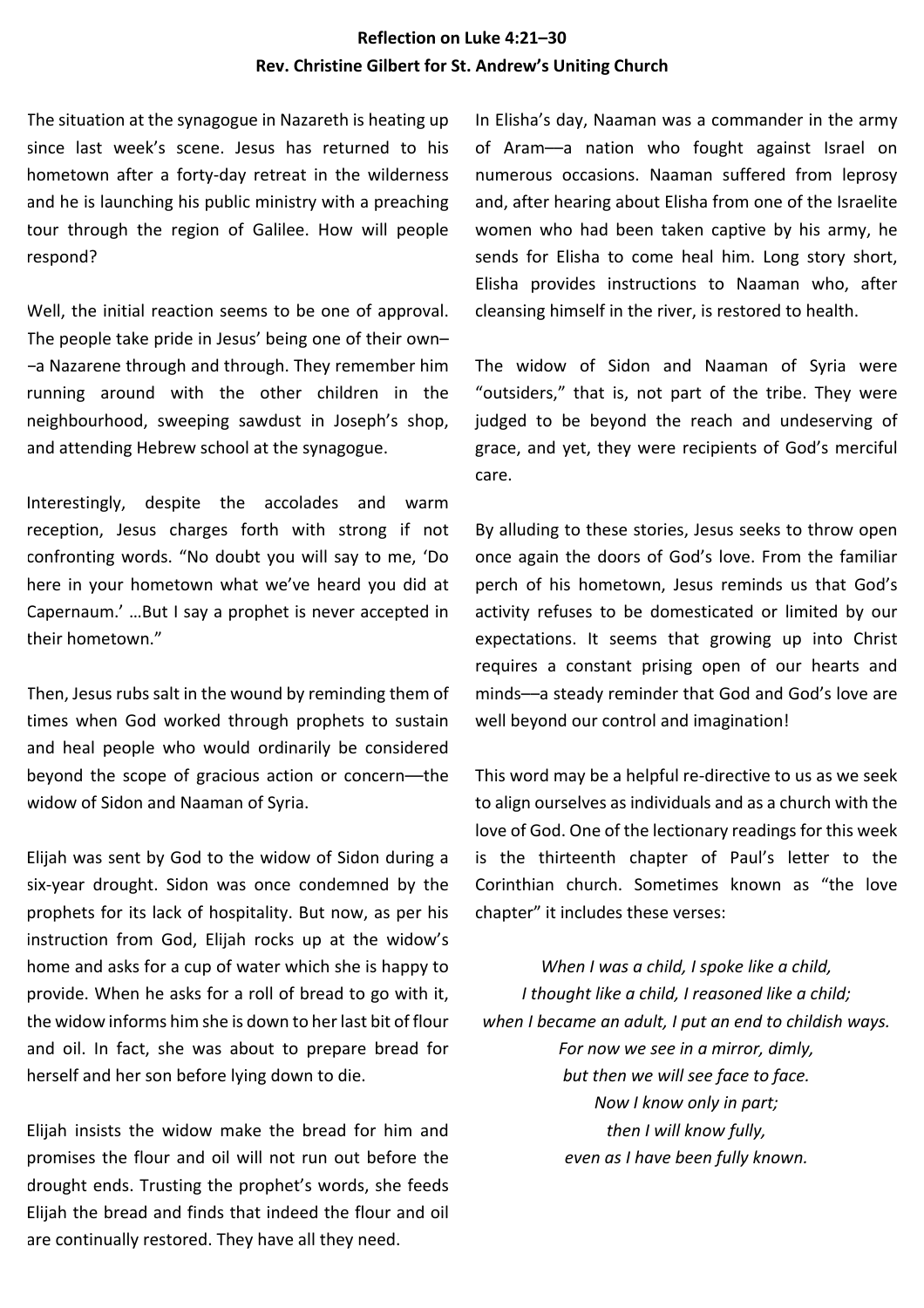Maturation in the Christian life always leads to an expansion of our hearts and minds. The scope of our love is forever being widened and our capacity to be accepting, generous and self-giving increases. The trajectory of the Christian journey is one of universality or a greater ability to sense Christ in and through all and a growing desire to respond accordingly.

In the words of Franciscan priest and theologian Richard Rohr, "Once we know that the entire physical world around us, all of creation, is both the hiding place and the revelation place for God, this world becomes home, safe, enchanted, offering grace to any who look deeply." (from *The Universal Christ*)

Unfortunately, rather than being good news for the congregation, the people react with aggression and try to throw Jesus off a cliff. Similarly, when the immature, childish parts of ourselves are ignited, jealousy, pettiness, self-concern and uglification of every sort erupt in our hearts and seep into our actions.

Instead of dwelling in guilt over these human realities, they might serve as indicators for us, a symptom that we are out-of-tune with God's all-encompassing love. Like the hostility of the congregation that day in the synagogue, the resentment and bitterness we experience from time to time might suggest we have tried to confine the loving work of God to our limited perspective.

But Jesus passes through the resistance and hostility of the crowd, untouched and unaffected that day. It occurs to me this curious detail at the end of the scene can be an encouragement for us as we bumble along.

In the midst of our immaturity, the Spirit of Christ remains resilient and strong. Flowing through us despite our limitations and faltering, Christ's Spirit is always on the way to enact healing, love and grace in our world. We are invited to step out of the herd mentality--the tendency to divide and form identity in over-and-against terms, the temptation to hold dualisms and prejudices of every sort––and follow Christ into places of deepening, inclusive love and being. May God grant us the courage to do so.

#### **My love colours outside the lines by Gordon Light**

*My love colours outside the lines, Exploring paths that few could ever find; And takes me into places where I've never been before, And opens doors to worlds outside the lines.*

*My Lord colours outside the lines, Turns wounds to blessings, water into wine; And takes me into places where I've never been before And opens doors to worlds outside the lines.*

*Refrain:*

*We'll never walk on water if we're not prepared to drown, Body and soul need a soaking from time to time. And we'll never move the gravestones if we're not prepared to die, And realize there are worlds outside the lines.*

*My soul longs to colour outside the lines, Tear back the curtains, sun, come in and shine; I want to walk beyond the boundaries where I've never been before, Throw open doors to worlds outside the lines.*

*My soul longs to colour outside the lines, Tear back the curtains, sun, come in and shine; I want to walk beyond the boundaries where I've never been before, Throw open doors to worlds outside the lines.*

You can listen to the song in various places on the internet. Here is one by a group who recorded an album of contemporary Christian hymns:

#### https://www.youtube.com/watch?v=YtmMb5ByX4Y

Or you might enjoy this version which was put together by a virtual pandemic choir and includes beautiful images:

https://www.youtube.com/watch?v=jTKKiv2QjFs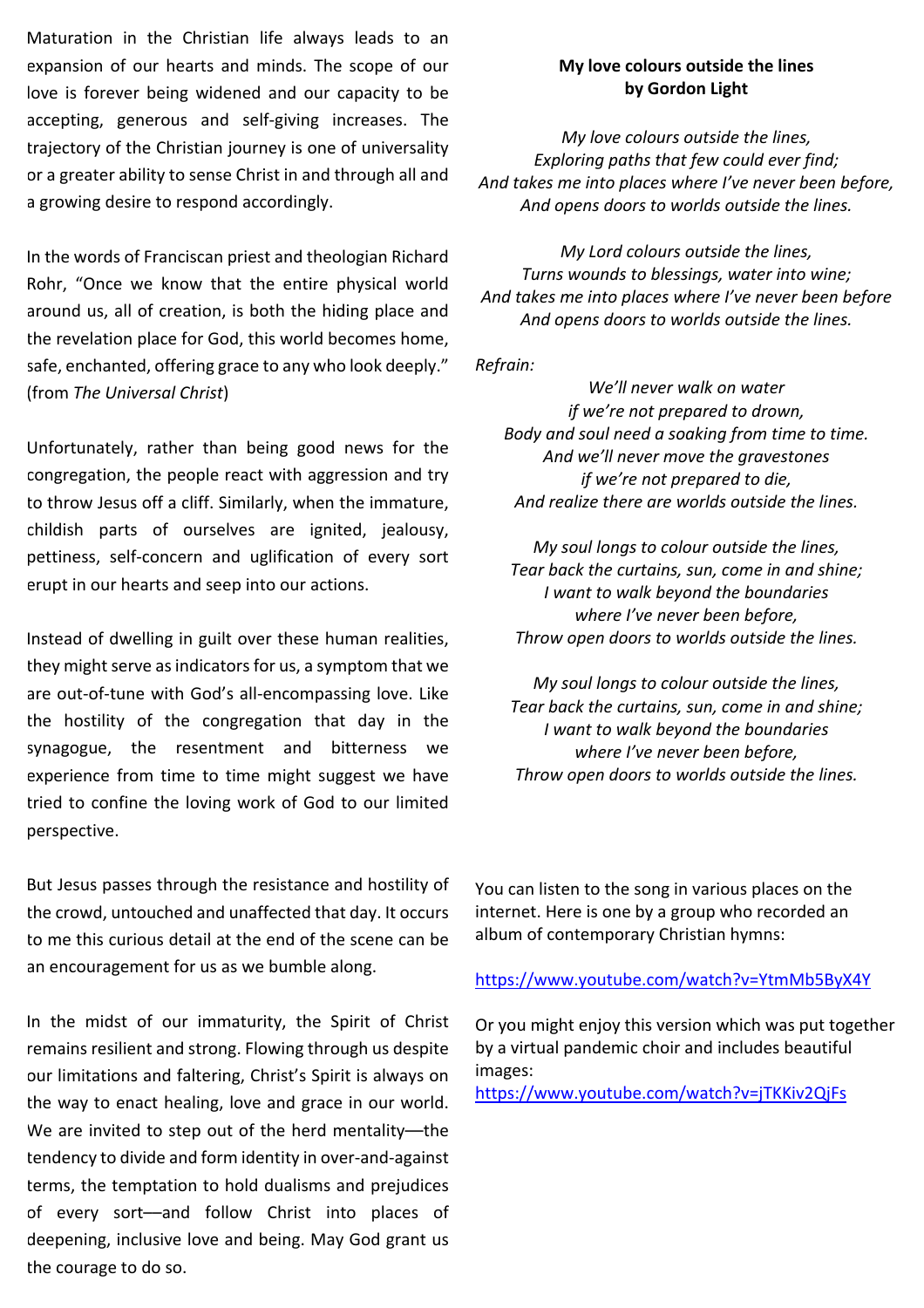## *RESPONDING WITH OUR LIVES*

## **Prayers of the People**––from *Australian Prayers* by Bruce Prewer

God of Jesus, God of us all, only true and everlasting friend, inspire us to pray and act with the compassion of Jesus Christ.

At this moment there are people who hunger for food, for a crust of bread, a piece of fish, or even the scraps in our garbage bins. Please feed them. *Holy friend, sift our prayers and turn our hopes into deeds.*

There are some people who hunger for liberty to go as they please, to stay on at home or visit friends, to worship without fear, to vote for whoever they please, to see the end of police, compounds and prisons, to be reunited with those they love. Please give them liberty. *Holy friend, sift our prayers and turn our hopes into deeds.*

And there are some who hunger to be useful, to share what wisdom they have learnt from life, to listen to a neighbour's worries, to work beside a weary friend, to be of use to their family, country or church––to be of use to you. But bad health, or shyness and timidity, or the frailty of old age, or sorrow over old sins holds them back. Please show them how they can be useful. *Holy friend, sift our prayers and turn our hopes into deeds.*

Bread of life, there are some who are spirituality hungry, who yearn for some faith and passion, who search for your meaning, who look for someone they can trust and hunger for something worth worshipping. Please satisfy their hunger with the bread of life. *Holy friend, sift our prayers and turn our hopes into deeds.*

And to you, bountiful God, Father and Provider, Christ and Saviour, Holy Spirit and Friend, be honour and glory, worship and praise, from now to eternity.

# **Disciples' Prayer**

Our Father in heaven, hallowed be your name, your kingdom come, your will be done, on earth as in heaven. Give us today our daily bread. Forgive us our sins as we forgive those who sin against us. Save us from the time of trial and deliver us from evil. For the kingdom, the power and the glory are yours, now and forever. Amen